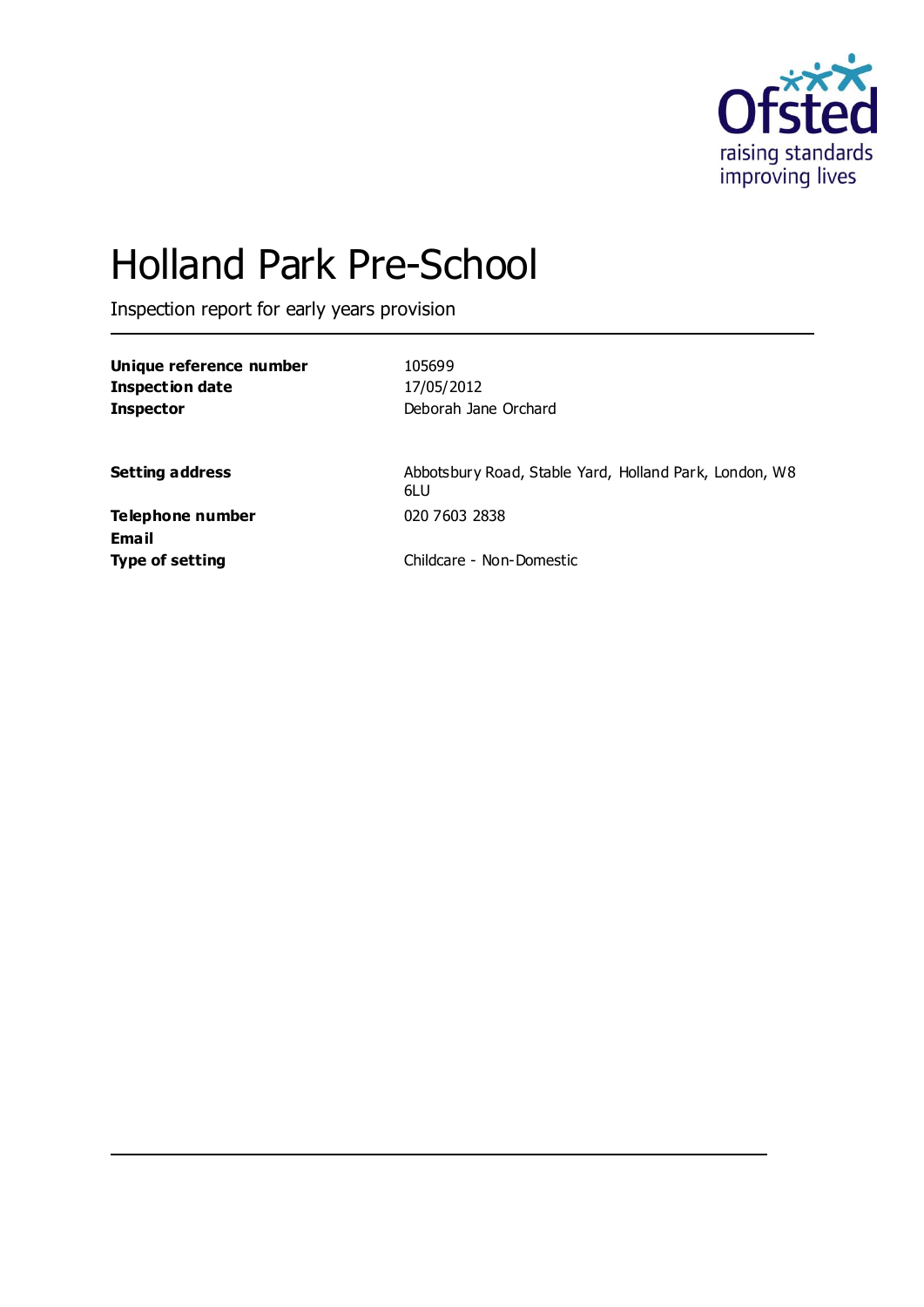The Office for Standards in Education, Children's Services and Skills (Ofsted) regulates and inspects to achieve excellence in the care of children and young people, and in education and skills for learners of all ages. It regulates and inspects childcare and children's social care, and inspects the Children and Family Court Advisory Support Service (Cafcass), schools, colleges, initial teacher training, work-based learning and skills training, adult and community learning, and education and training in prisons and other secure establishments. It assesses council children's services, and inspects services for looked after children, safeguarding and child protection.

If you would like a copy of this document in a different format, such as large print or Braille, please telephone 0300 123 1231, or email enquiries@ofsted.gov.uk.

You may copy all or parts of this document for non-commercial educational purposes, as long as you give details of the source and date of publication and do not alter the information in any way.

T: 0300 123 1231 Textphone: 0161 618 8524 E: enquiries@ofsted.gov.uk W: [www.ofsted.gov.uk](http://www.ofsted.gov.uk/)

© Crown copyright 2012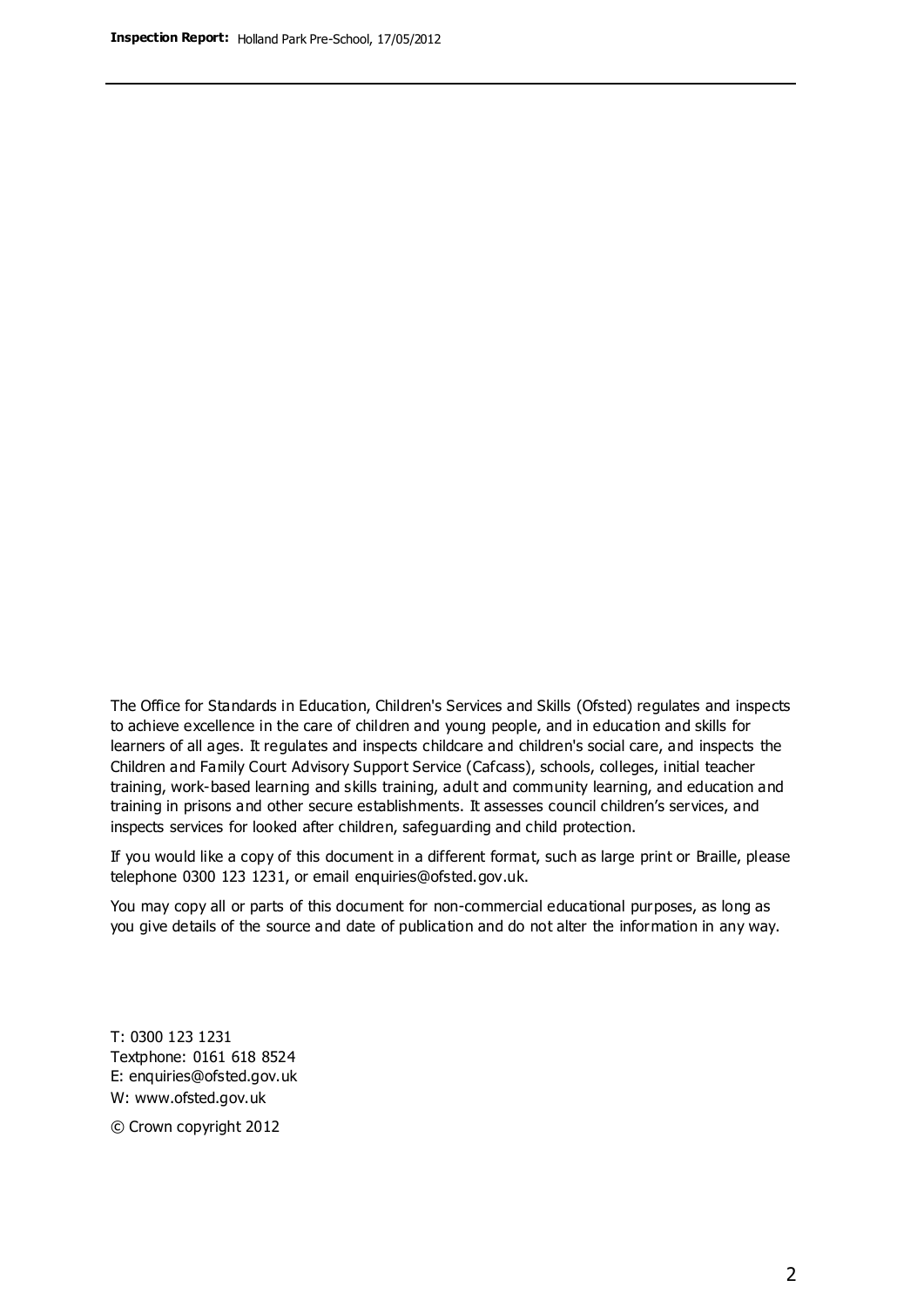### **Introduction**

This inspection was carried out by Ofsted under Sections 49 and 50 of the Childcare Act 2006 on the quality and standards of the registered early years provision. 'Early years provision' refers to provision regulated by Ofsted for children from birth to 31 August following their fifth birthday (the early years age group). The registered person must ensure that this provision complies with the statutory framework for children's learning, development and welfare, known as the *Early* Years Foundation Stage.

The provider must provide a copy of this report to all parents with children at the setting where reasonably practicable. The provider must provide a copy of the report to any other person who asks for one, but may charge a fee for this service (The Childcare (Inspection) Regulations 2008 regulations 9 and 10).

The setting also makes provision for children older than the early years age group which is registered on the voluntary and/or compulsory part(s) of the Childcare Register. This report does not include an evaluation of that provision, but a comment about compliance with the requirements of the Childcare Register is included in Annex B.

Please see our website for more information about each childcare provider. We publish inspection reports, conditions of registration and details of complaints we receive where we or the provider take action to meet the requirements of registration.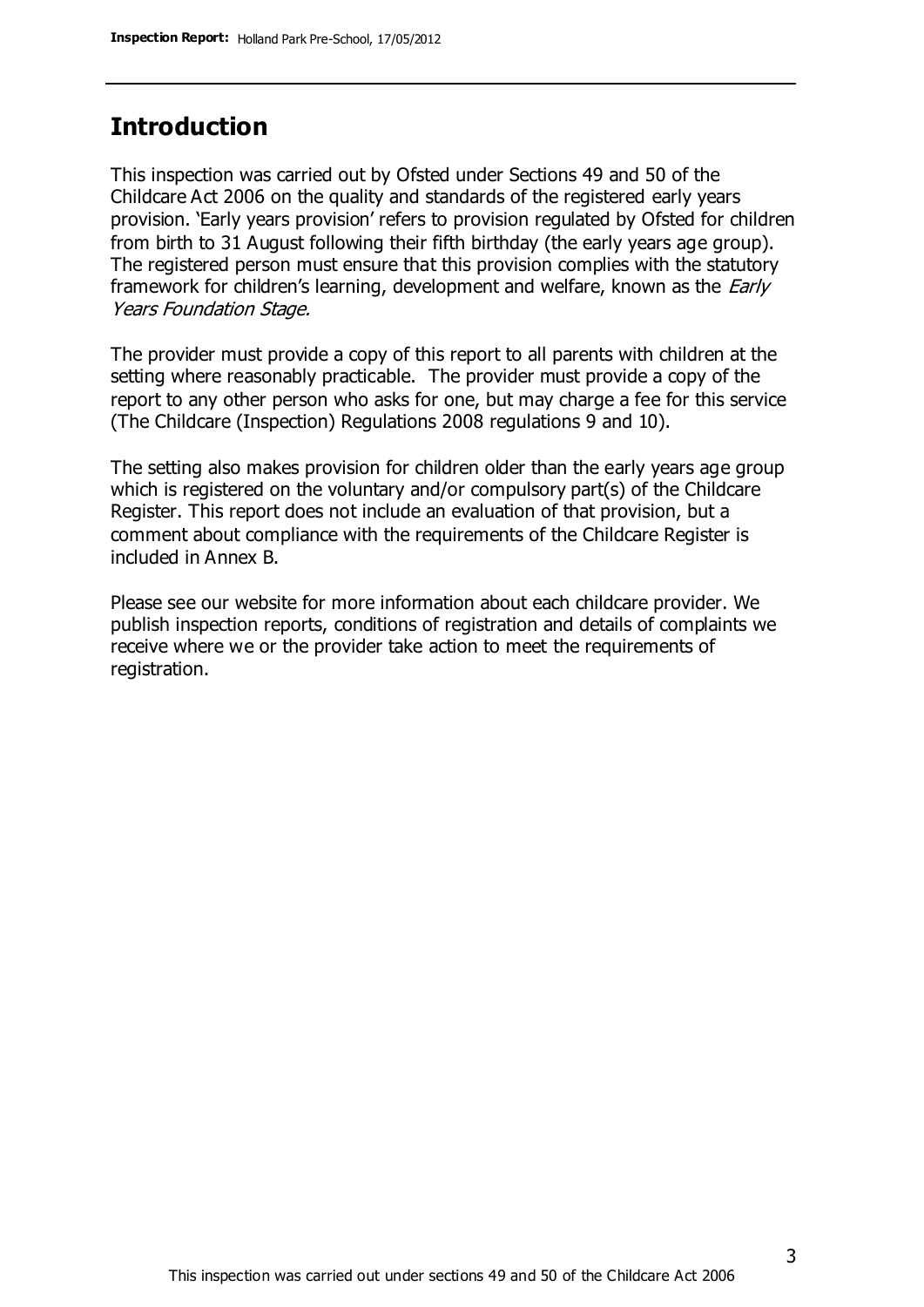### **Description of the setting**

Holland Park Pre-School has been running for a number of years and was reregistered in 2003. It is an independent charity, run by trustees. The pre-school operates from one main playroom in a single storey building situated in Holland Park, in the Royal Borough of Kensington and Chelsea. A maximum of 19 children from two to eight years may attend the pre-school at any one time; of these, no more than six may be under three years. There are currently 28 children within the early years age group on roll. Children can attend for a variety of sessions. The pre-school is opened each weekday from 9am to 3.30pm, term time only. All children share access to a secure, enclosed outdoor play area.

The pre-school is in receipt of funding for the provision of free early education to children aged three and four. The school supports children who speak English as an additional language.

The pre-school employs four staff, including the manager. Of these, all hold appropriate early years qualifications. The pre-school is registered on the Early Years Register and the voluntary and compulsory parts of the Childcare Register. The pre-school is a member of the National Day Nurseries Association. The preschool offers extra curriculum activities in sports and music and movement, which are provided by external companies.

### **The overall effectiveness of the early years provision**

Overall the quality of the provision is good.

Children are having a lovely time in this nurturing and friendly environment. The staff recognise each child as an individual. The setting provides a stimulating range of activities, which support children in making good progress in all areas of their learning and development. Overall, the setting is well organised to meet the needs of children attending. The manager and team reflect on their practice. They use their written self-evaluation to identify their key strengths and areas for further development, demonstrating their capacity for making continuous improvement.

### **What steps need to be taken to improve provision further?**

To further improve the early years provision the registered person should:

- display lists of words from home languages used by children in the setting and invite parents and practioners to contribute to them
- provide opportunities for regular staff supervision and appraisals to support continuing professional development.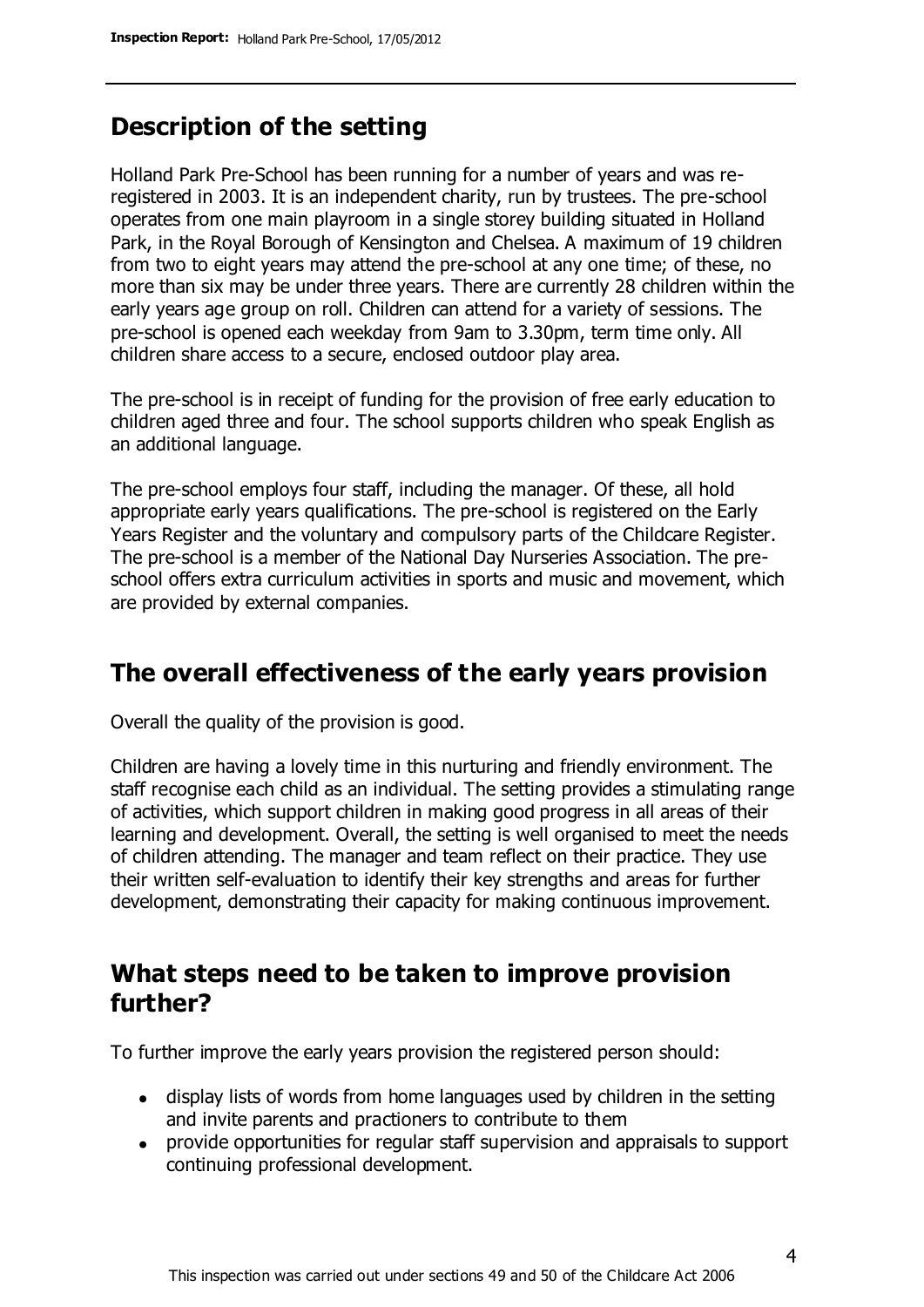### **The effectiveness of leadership and management of the early years provision**

The staff have a secure understanding of safeguarding issues. There is a named person for child protection issues and the setting provides a suitable safeguarding policy, which contains the required detail. There are clear vetting procedures to check the suitability of staff. Regular risk assessments are carried out to safeguard children's welfare and enable them to remain safe within the setting. A comprehensive range of polices and procedures underpin practice and support the team in providing a good service.

The setting is lead by a committed and supportive manager. The enthusiastic staff team work well together, communicating and sharing their ideas. Staff have opportunities to attend some relevant training, to enhance their knowledge. They meet to discuss planning for children. However, clear processes for the supervising and appraisal of staff are not yet fully developed. Written self-evaluation enables the setting to review their practice and identify areas of strength and consider how they can drive further improvements. The setting has addressed the recommendations previously raised at inspection, improving outcomes for children.

The environment is well organised, providing opportunities for children to move around freely and make choices in their play. There is good free-flow from indoors to outside. The environment is inclusive, enabling children and adults to feel comfortable and relaxed. All the toys and resources are kept in good condition and made easily accessible, enabling children to make independent choices. There is a wide range of resources available to promote children's understanding of diversity. Equality and diversity is celebrated through recognising festivals and participating in a variety of activities, which help children develop respect and understanding of others. Children who speak English as an additional language are well supported. The team includes staff with knowledge of other languages and they have attended language training. Small language groups are run by a speech ther apist from the setting.

The setting recognises the importance of working in partnership with parents. The strong relationships the staff share with parents enable children to receive good continuity of care. The parents are made welcome in the setting and are greeted each day by friendly and approachable staff. There is an informative notice board available, enabling parents to find out key issues about the provision and programmes on offer in the setting. Regular newsletters and discussions help to keep parents informed about all aspects of their child's day. In addition, the parents have opportunities to attend parent open evenings, where they can discuss their child's progress and find out about the activities the setting provides. Written and verbal feedback from parents and carers indicates they are very happy with the care their children receive. The setting makes links with local schools. They provide written information and prepare activities to support children in their transition to new settings. The setting works closely with parents, following any individual plans for children who have intervention from outside agencies.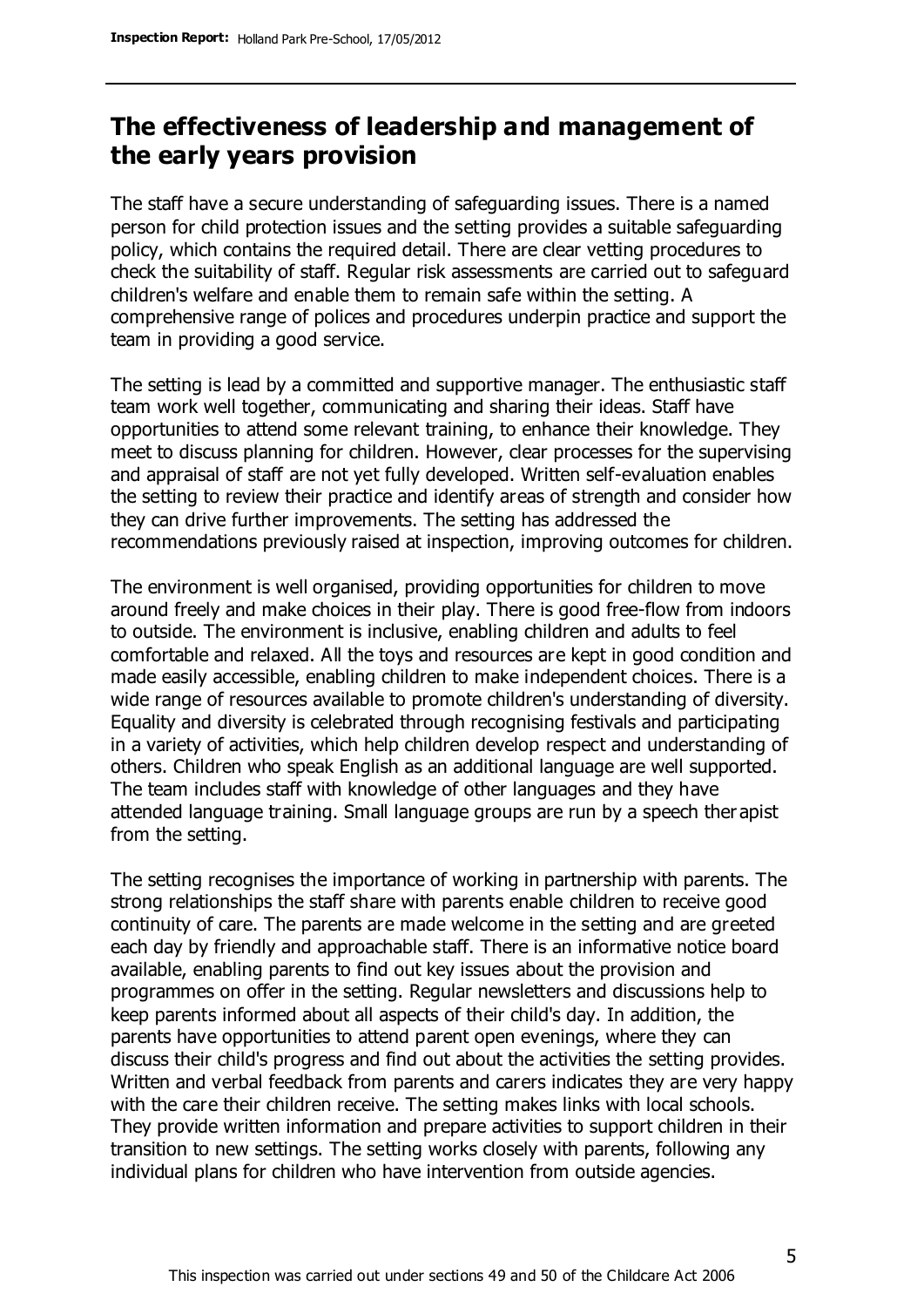### **The quality and standards of the early years provision and outcomes for children**

Children are happy and confident in this friendly, calm and relaxed environment. All children show a strong sense of belonging, as staff are attentive and recognise each child is unique. The staff team have a secure knowledge of children's individual needs, interests and abilities. They take account of children's starting points and make sensitive observations of children during play. This enables them to effectively plan and provide a stimulating range of experiences, which support children in making good progress in all areas of their learning and development. Records of children's development are kept in their individual profiles, alongside photos and examples of their work.

Children freely access a wide range of books; they enjoy looking at these independently as they snuggle under the blanket with their friends. A range of mark-making resources, including pens, pencils and brushes, are easily accessible, enabling children to develop their small muscle movements. Children have fun dressing up in chef's hats and develop their writing skills as they pretend to create menus. They share positive relationships with each other, understanding the need to co-operate and resolve things by themselves. Children are developing a good understanding of the wider world as they play with resources which reflect diversity. However, children have less opportunity to see written words in other languages.

Children learn about the natural world as they dig in the outdoor area. They watch the snails and worms move in the soil tray and draw their own images of these. Children develop their skills for the future as they play with programmable toys. They become absorbed in problem solving activities, building with a variety of construction toys. The staff team introduce numbers and mathematical concepts during play. Children weigh and measure as they make their homemade play dough. They behave well, learning to take responsibility and tidy up. They receive lots of encouragement from staff, who are positive role models, talking politely and calmly. Children laugh and squeal with delight as they play, chasing and blowing bubbles outside.

The setting is supporting children well in developing a good understanding of healthy lifestyles. Children help themselves to a range of fresh fruit and water, which they self-select from the snack board. They enjoy their packed lunches whilst sitting together at the table. They use good manners and develop their social skills as they chat happily to the other children and staff. They make healthy eating pictures and display these on the wall. Children are able to gain a good awareness of how to keep safe. For example, they participate in evacuation procedures, enabling them to know what steps to take in an emergency situation. They learn how to take risks when using the large apparatus in the adjacent park. They are able to feel safe as staff supervise them well.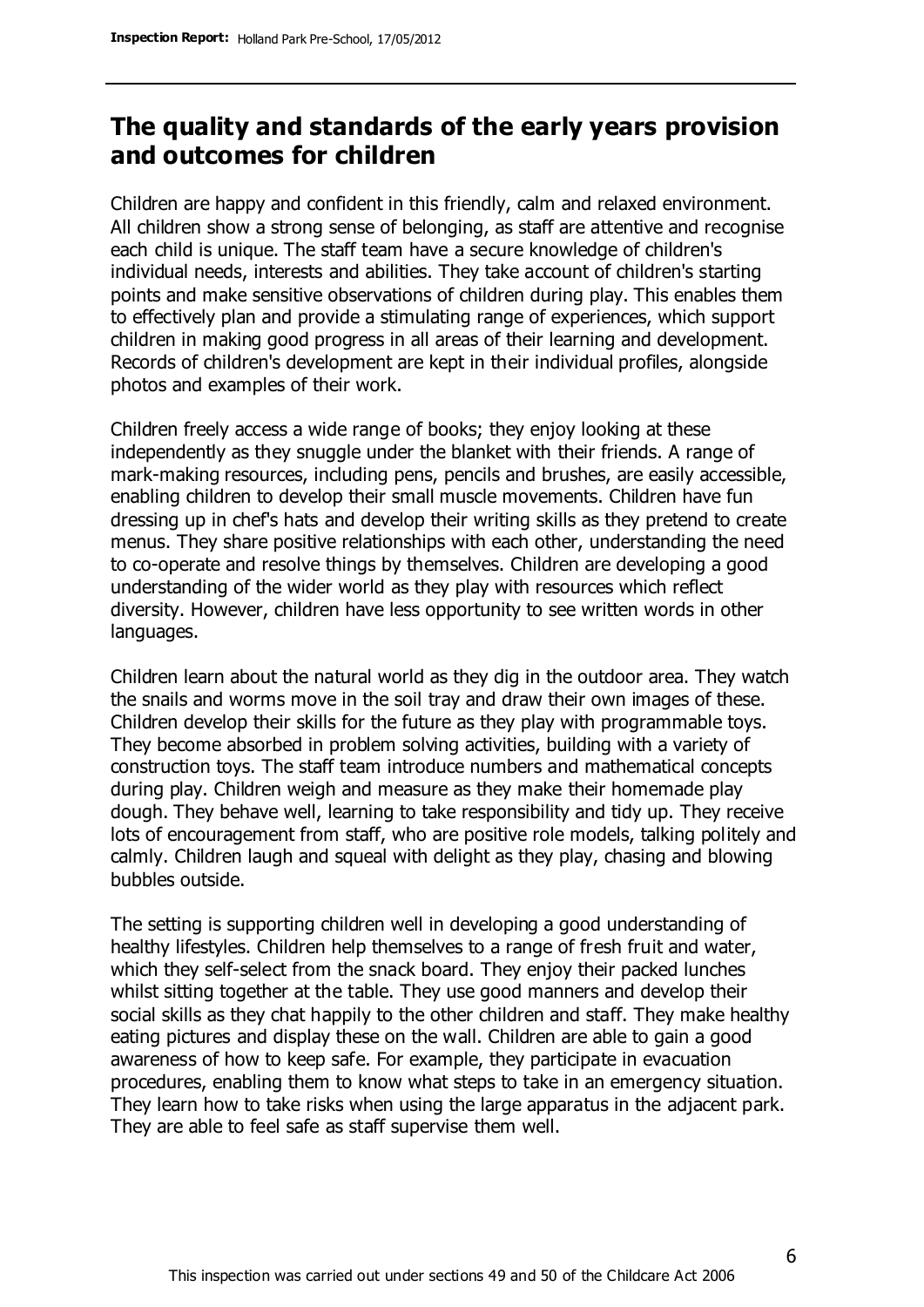### **Annex A: record of inspection judgements**

#### **The key inspection judgements and what they mean**

Grade 1 is Outstanding: this aspect of the provision is of exceptionally high quality Grade 2 is Good: this aspect of the provision is strong Grade 3 is Satisfactory: this aspect of the provision is sound Grade 4 is Inadequate: this aspect of the provision is not good enough

### **The overall effectiveness of the early years provision**

| How well does the setting meet the needs of the<br>children in the Early Years Foundation Stage? |  |
|--------------------------------------------------------------------------------------------------|--|
| The capacity of the provision to maintain continuous                                             |  |
| improvement                                                                                      |  |

### **The effectiveness of leadership and management of the early years provision**

| The effectiveness of leadership and management of the             |  |
|-------------------------------------------------------------------|--|
| <b>Early Years Foundation Stage</b>                               |  |
| The effectiveness of leadership and management in embedding       |  |
| ambition and driving improvement                                  |  |
| The effectiveness with which the setting deploys resources        |  |
| The effectiveness with which the setting promotes equality and    |  |
| diversity                                                         |  |
| The effectiveness of safeguarding                                 |  |
| The effectiveness of the setting's self-evaluation, including the |  |
| steps taken to promote improvement                                |  |
| The effectiveness of partnerships                                 |  |
| The effectiveness of the setting's engagement with parents and    |  |
| carers                                                            |  |

### **The quality of the provision in the Early Years Foundation Stage**

The quality of the provision in the Early Years Foundation Stage  $\vert$  2

### **Outcomes for children in the Early Years Foundation Stage**

| <b>Outcomes for children in the Early Years Foundation</b>    |  |
|---------------------------------------------------------------|--|
| <b>Stage</b>                                                  |  |
| The extent to which children achieve and enjoy their learning |  |
| The extent to which children feel safe                        |  |
| The extent to which children adopt healthy lifestyles         |  |
| The extent to which children make a positive contribution     |  |
| The extent to which children develop skills for the future    |  |

Any complaints about the inspection or report should be made following the procedures set out in the guidance available from Ofsted's website: www.ofsted.gov.uk